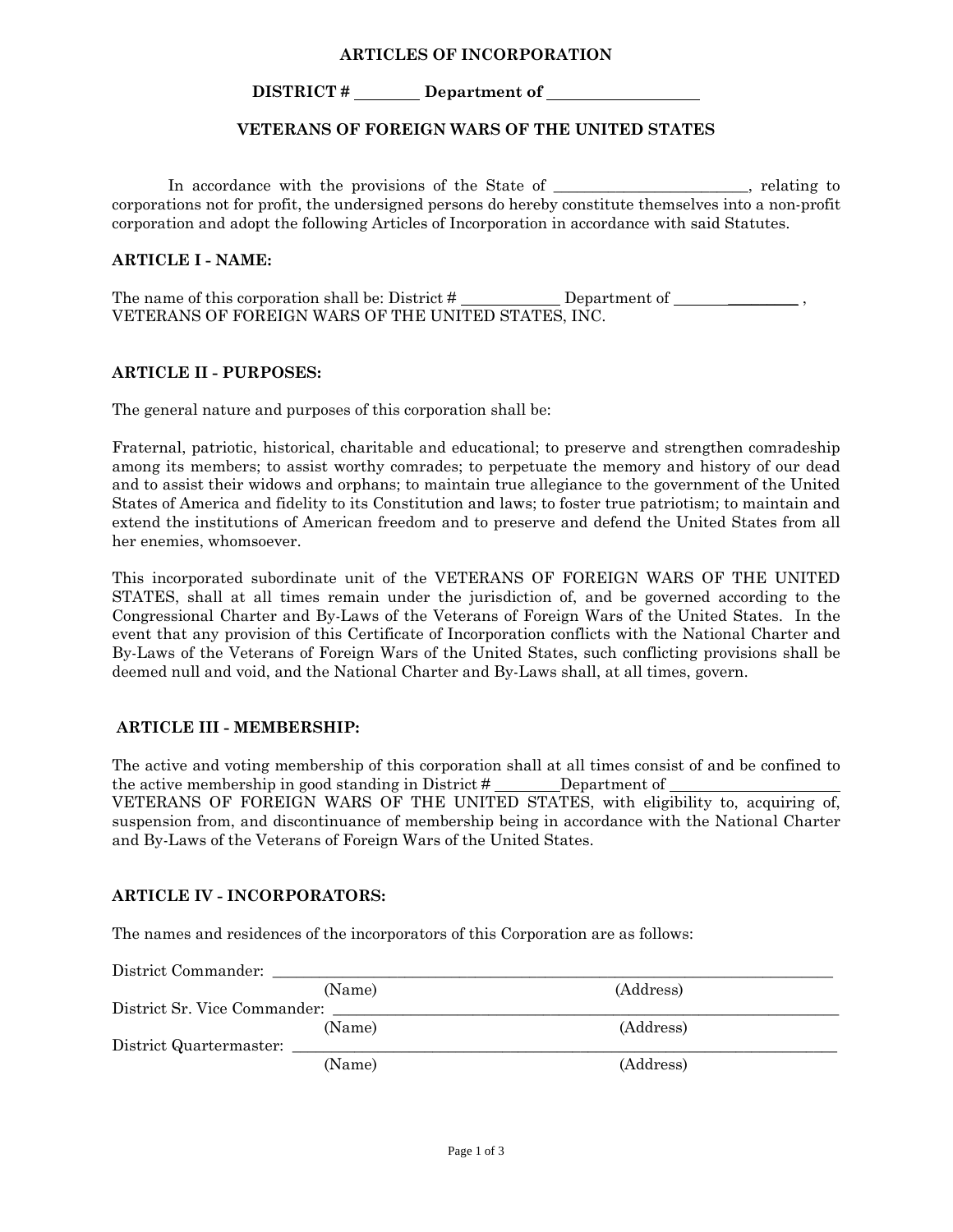## **ARTICLE V - MANAGEMENT & ELECTIONS:**

The Board of Directors shall manage the affairs of this Corporation and shall consist of the District Commander, the District Sr. Vice Commander, and the District Quartermaster, and they shall be elected at the District Convention to be held during the month of <u>each and every</u> each and every year in accordance with the By-Laws of the Veterans of Foreign Wars of the United States. Actions of the Board of Directors as set forth herein shall be at all times subject to the approval of the District.

## **ARTICLE VI - OFFICERS:**

The names and addresses of the Officers of the District, who are to serve as Officers of the Corporation until their successors are duly elected and installed, are as follows:

| District Commander:                |           |
|------------------------------------|-----------|
| (Name)                             | (Address) |
| who shall serve as President.      |           |
| District Sr. Vice Commander:       |           |
| (Name)                             | (Address) |
| who shall serve as Vice President. |           |
| District Adjutant:                 |           |
| (Name)                             | (Address) |
| who shall serve as Secretary.      |           |
| District Quartermaster:            |           |
| (Name)                             | (Address) |
| who shall serve as Treasurer.      |           |

All of the above shall be elected at the District Convention to be held during the month of of each and every year, except the Post Adjutant who shall be appointed by the District Commander on the night of installation or as soon thereafter as possible.

# **ARTICLE VII - INITIAL BOARD OF DIRECTORS:**

This corporation shall have not less than three (3) Directors and the initial Board of Directors shall be as follows:

| District Commander:          |        |           | Director |
|------------------------------|--------|-----------|----------|
|                              | (Name) | (Address) |          |
| District Sr. Vice Commander: |        |           | Director |
|                              | (Name) | (Address) |          |
| District Quartermaster:      |        |           | Director |
|                              | (Name) | (Address) |          |

The above Directors shall serve until the next election of District Officers during the month of of each and every year and who, by virtue of their office, shall serve as Directors of the Corporation.

## **ARTICLE VIII - BY-LAWS:**

By-Laws for this corporation may be made, altered, or rescinded after presentation to the District by any member in good standing and approved by a two-thirds (2/3) vote of the District Delegates present and in good standing at a District Convention. However, said By-Laws shall not conflict with the National Charter, By-Laws and Manual of Procedure of the Veterans of Foreign Wars of the United States, nor shall they conflict with the By-Laws of the Department having jurisdiction and